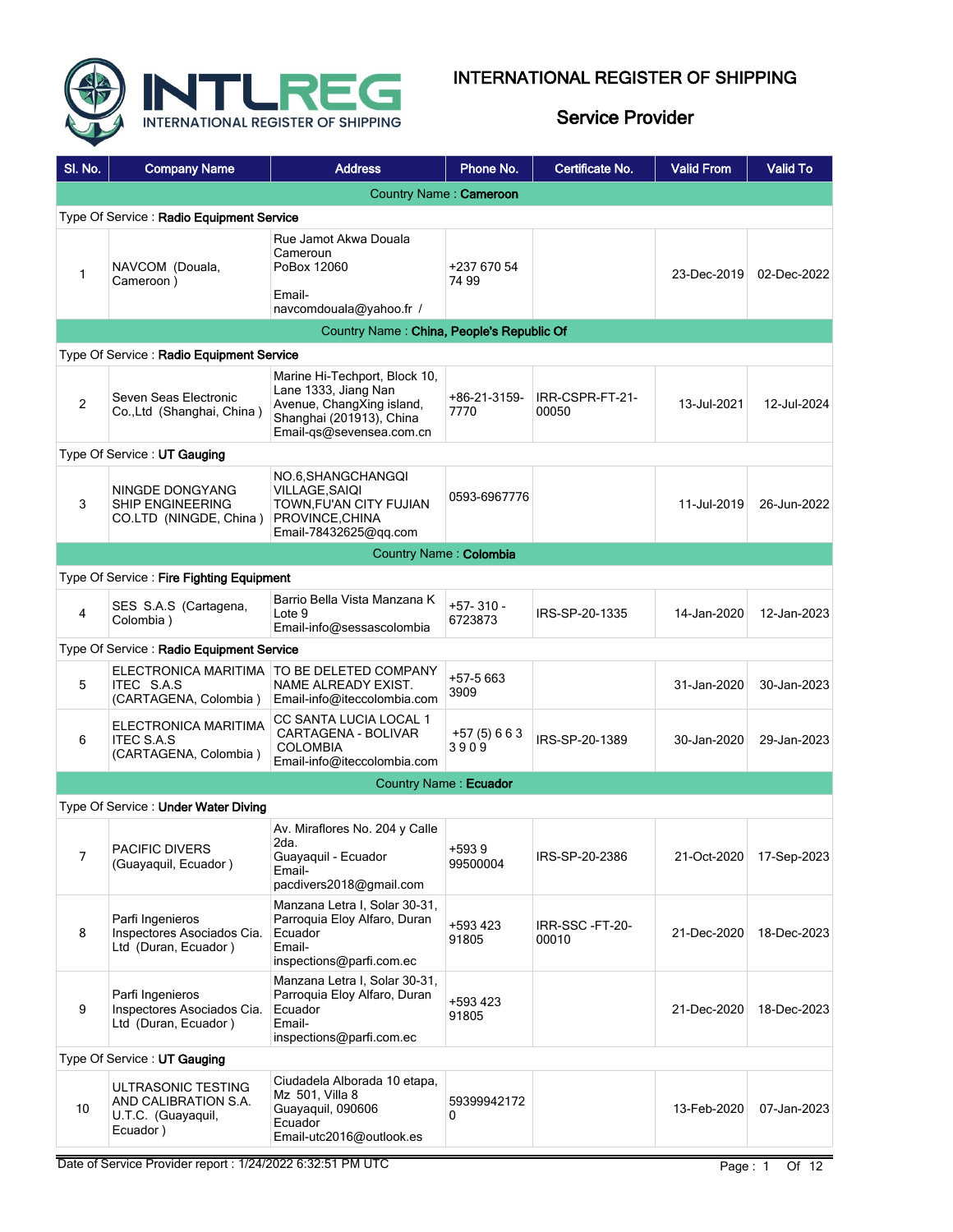

| SI. No.                                  | <b>Company Name</b>                                                         | <b>Address</b>                                                                                                                                                                                   | Phone No.                   | Certificate No.          | <b>Valid From</b> | <b>Valid To</b> |  |  |
|------------------------------------------|-----------------------------------------------------------------------------|--------------------------------------------------------------------------------------------------------------------------------------------------------------------------------------------------|-----------------------------|--------------------------|-------------------|-----------------|--|--|
|                                          |                                                                             |                                                                                                                                                                                                  | Country Name: Egypt         |                          |                   |                 |  |  |
| Type Of Service: Fire Fighting Equipment |                                                                             |                                                                                                                                                                                                  |                             |                          |                   |                 |  |  |
| 11                                       | <b>ALEX MARINE</b><br>(ALEXANDIRA, Egypt)                                   | 26 EL GOMROK ST.<br>ALEXANDRIA-EGYPT<br>Email-<br>service@alexmarine.net                                                                                                                         | +20 34841885                |                          | 07-May-2019       | 09-Apr-2022     |  |  |
| $12 \overline{ }$                        | Dolphin Marine Group.<br>(Alexandria, Egypt)                                | 66, Taweniat smouha-<br>Alexandria - Egypt<br>Email-technical@dolphin-<br>marine.net                                                                                                             | +2 034267859                |                          | 04-Jun-2019       | 02-May-2022     |  |  |
|                                          | Type Of Service: Life Saving Appliances                                     |                                                                                                                                                                                                  |                             |                          |                   |                 |  |  |
| 13                                       | <b>ALEX MARINE</b><br>(ALEXANDIRA, Egypt)                                   | 26 EL GOMROK ST.<br>ALEXANDRIA-EGYPT<br>Email-<br>service@alexmarine.net                                                                                                                         | +20 34841885                |                          | 07-May-2019       | 09-Apr-2022     |  |  |
| 14                                       | Dolphin Marine Group.<br>(Alexandria, Egypt)                                | 66, Taweniat smouha-<br>Alexandria - Egypt<br>Email-technical@dolphin-<br>marine.net                                                                                                             | +2 034267859                |                          | 04-Jun-2019       | 02-May-2022     |  |  |
|                                          | Type Of Service: Radio Equipment Service                                    |                                                                                                                                                                                                  |                             |                          |                   |                 |  |  |
| 15                                       | Radio Holland Egypt S.A.E.<br>(Alexandria, Egypt)                           | 24 Syria Street - Roushdy -<br>Alexandria - Egypt<br>Email-<br>service.egypt@radioholland.c<br>om.                                                                                               | $+20(0)352$<br>33 4 54      | IRS-SP-19-0624           | 03-Jun-2019       | 02-May-2022     |  |  |
|                                          | Country Name: Ghana                                                         |                                                                                                                                                                                                  |                             |                          |                   |                 |  |  |
|                                          | Type Of Service: UT Gauging                                                 |                                                                                                                                                                                                  |                             |                          |                   |                 |  |  |
| 16                                       | Denzel OII & Gas Services<br>LTD (Tema, Ghana)                              | P.O. Box CT<br>9941, Cantonments<br>Email-<br>emmanuel@cndtgh.com                                                                                                                                | $+233(0)$<br>242107400      |                          | 16-Apr-2019       | 28-Mar-2022     |  |  |
|                                          |                                                                             |                                                                                                                                                                                                  | <b>Country Name: Guyana</b> |                          |                   |                 |  |  |
|                                          | Type Of Service: Radio Equipment Service                                    |                                                                                                                                                                                                  |                             |                          |                   |                 |  |  |
| 17                                       | <b>HIGH SEAS SOLUTIONS</b><br>(Georgetown, Guyana)                          | 225 South Street Lacytown<br>Email-<br>Natasha@highseassolutions.c 0<br><b>om</b>                                                                                                                | +1868620654                 | IRR-CSPR-FT-21-<br>00021 | 13-May-2021       | 13-May-2024     |  |  |
|                                          |                                                                             |                                                                                                                                                                                                  | Country Name: India         |                          |                   |                 |  |  |
|                                          | Type Of Service: Radio Equipment Service                                    |                                                                                                                                                                                                  |                             |                          |                   |                 |  |  |
| 18                                       | Delta Marine (Tamilnadu,<br>India)                                          | 2F/641,13Th Street, P & T<br>Colony. Tuticorin - 628 008.<br>Tamilnadu, India<br>Email-N/A                                                                                                       | N/A                         | IRR-CSPR-FT-21-<br>00080 | 15-Sep-2021       | 14-Sep-2024     |  |  |
|                                          |                                                                             |                                                                                                                                                                                                  | Country Name: Jordan        |                          |                   |                 |  |  |
|                                          | Type Of Service: Fire Fighting Equipment                                    |                                                                                                                                                                                                  |                             |                          |                   |                 |  |  |
| 19                                       | <b>GLOBAL ENGINEERING</b><br>AND MARITIME<br>MAINTENANCE (AQABA,<br>Jordan) | Al Sadesah Shopping<br>Complex<br>Al - Tawaeel building, 1st floor<br>office No. 102 P.O. BOX 1340<br>Agaba 77110, A QA BA-<br><b>JORDAN</b><br>Email-<br>technical@globalengineering-<br>jo.com | +962 799258<br>333          | IRS-SP-19-1210           | 27-Sep-2019       | 01-Sep-2022     |  |  |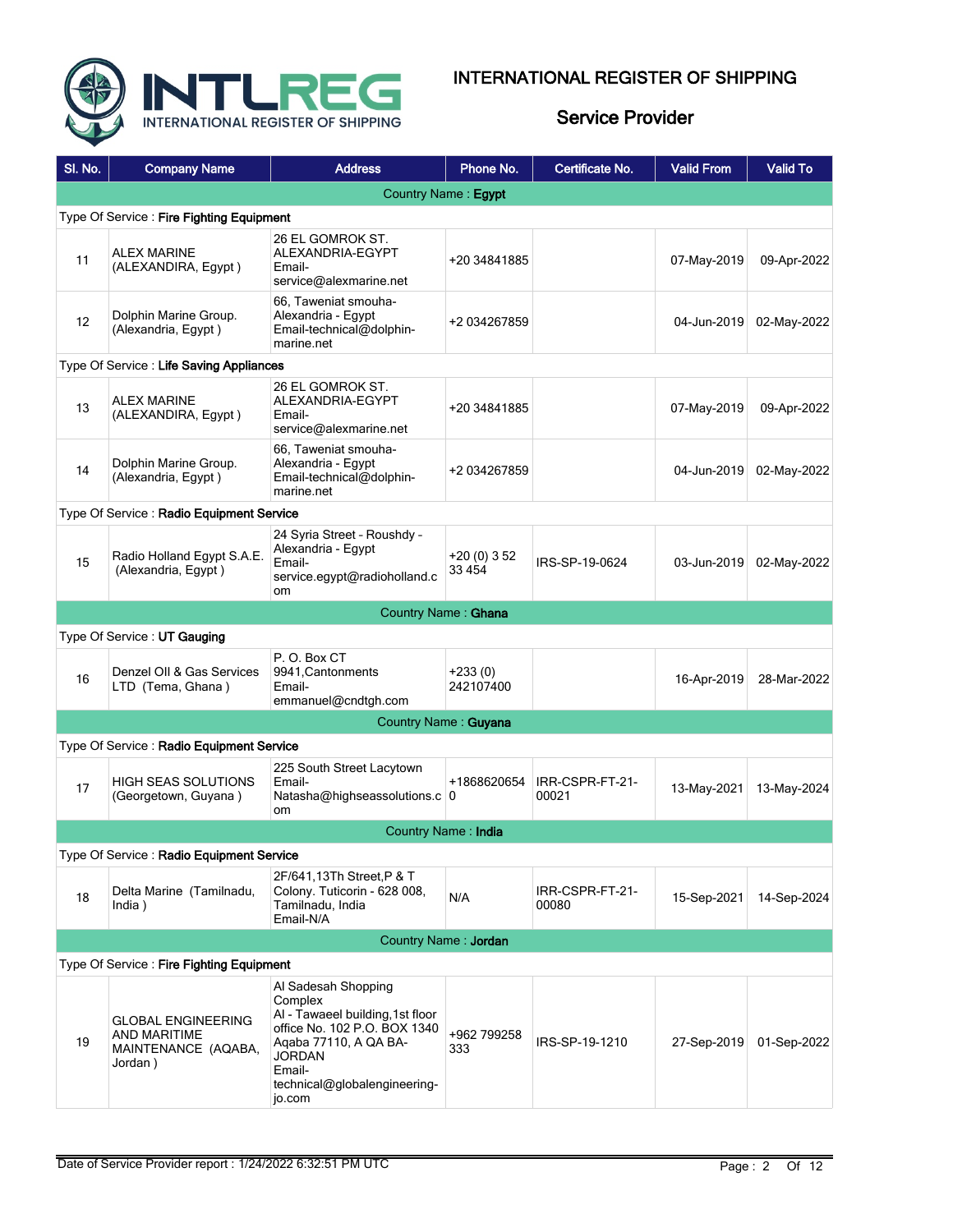

| SI. No.                                 | <b>Company Name</b>                                                                | <b>Address</b>                                                                                                                                                                                   | Phone No.           | Certificate No.          | <b>Valid From</b> | <b>Valid To</b> |  |  |
|-----------------------------------------|------------------------------------------------------------------------------------|--------------------------------------------------------------------------------------------------------------------------------------------------------------------------------------------------|---------------------|--------------------------|-------------------|-----------------|--|--|
| Type Of Service: Life Saving Appliances |                                                                                    |                                                                                                                                                                                                  |                     |                          |                   |                 |  |  |
| 20                                      | <b>GLOBAL ENGINEERING</b><br><b>AND MARITIME</b><br>MAINTENANCE (AQABA,<br>Jordan) | Al Sadesah Shopping<br>Complex<br>Al - Tawaeel building, 1st floor<br>office No. 102 P.O. BOX 1340<br>Agaba 77110, A QA BA-<br><b>JORDAN</b><br>Email-<br>technical@globalengineering-<br>jo.com | +962 799258<br>333  | IRS-SP-19-1209           | 27-Sep-2019       | 01-Sep-2022     |  |  |
|                                         |                                                                                    |                                                                                                                                                                                                  | Country Name: Kenya |                          |                   |                 |  |  |
|                                         | Type Of Service: Fire Fighting Equipment                                           |                                                                                                                                                                                                  |                     |                          |                   |                 |  |  |
| 21                                      | <b>Hull Marine Enterprises</b><br>(Mombasa, Kenya)                                 | P.O Box 97278 - 80112<br>Email-technical@hull-<br>marine.com                                                                                                                                     | +254-792 567<br>215 | IRR-CSPF-FT-21-<br>00050 | 16-Sep-2021       | 15-Sep-2024     |  |  |
|                                         | Type Of Service: Life Saving Appliances                                            |                                                                                                                                                                                                  |                     |                          |                   |                 |  |  |
| 22                                      | <b>Hull Marine Enterprises</b><br>(Mombasa, Kenya)                                 | P.O Box 97278 - 80112<br>Email-technical@hull-<br>marine.com                                                                                                                                     | +254-792 567<br>215 | IRR-CSPL-FT-21-<br>00050 | 16-Sep-2021       | 15-Sep-2024     |  |  |
|                                         | Type Of Service: Radio Equipment Service                                           |                                                                                                                                                                                                  |                     |                          |                   |                 |  |  |
| 23                                      | <b>Trans Ocean Marine</b><br>Surveyors (Ea) Ltd<br>(Mombasa, Kenya)                | Ground Floor, Ruman<br>Building, St Bernard Road<br>Ganjoni<br>P.o. Box 99402-80107<br>Email-<br>info@transoceansurveyors.co<br>m                                                                | +254 722<br>251598  | IRS-SP-20-2084           | 26-Aug-2020       | 26-Apr-2023     |  |  |
|                                         | Type Of Service: Under Water Diving                                                |                                                                                                                                                                                                  |                     |                          |                   |                 |  |  |
| 24                                      | <b>Hull Marine Enterprises</b><br>(Mombasa, Kenya)                                 | P.O Box 97278 - 80112<br>Email-technical@hull-<br>marine.com                                                                                                                                     | +254-792 567<br>215 | IRR-CSPU-FT-21-<br>00041 | 08-Sep-2021       | 07-Sep-2024     |  |  |
|                                         |                                                                                    | Country Name: Kingdom of Bahrain                                                                                                                                                                 |                     |                          |                   |                 |  |  |
|                                         | Type Of Service: Fire Fighting Equipment                                           |                                                                                                                                                                                                  |                     |                          |                   |                 |  |  |
| 25                                      | <b>SOLAS MARINE</b><br><b>SERVICES (FOREIGN</b><br>BRANCH) (MANAMA,<br>Bahrain)    | <b>BLOCK 110, ROAD 5,</b><br>BUILDING 153, HIDD TOWN<br>Email-<br>qhsebh@solasmarine.com                                                                                                         | $+97317$<br>466859  | IRR-CSPF-FT-21-<br>00060 | 22-Nov-2021       | 13-Aug-2024     |  |  |
|                                         | Type Of Service: Life Saving Appliances                                            |                                                                                                                                                                                                  |                     |                          |                   |                 |  |  |
| 26                                      | <b>SOLAS MARINE</b><br>SERVICES (FOREIGN<br>BRANCH) (MANAMA,<br>Bahrain)           | BLOCK 110, ROAD 5,<br>BUILDING 153, HIDD TOWN<br>Email-<br>qhsebh@solasmarine.com                                                                                                                | + 973 17<br>466859  | IRR-CSPL-FT-21-<br>00060 | 22-Nov-2021       | 06-Feb-2024     |  |  |
|                                         | Type Of Service: Radio Equipment Service                                           |                                                                                                                                                                                                  |                     |                          |                   |                 |  |  |
| 27                                      | MASTER SYSTEMS W.L.L<br>(HIDD, Bahrain)                                            | <b>MASTER SYSTEMS W.L.L.</b><br>ROAD 0016, BUILDING 71,<br><b>FLAT 22.</b><br><b>BLOCK 112, P.O. BOX:</b><br>50477,<br>Email-N/A                                                                 | N/A                 | IRR-CSPR-FT-21-<br>00100 | 25-Nov-2021       | 21-Sep-2024     |  |  |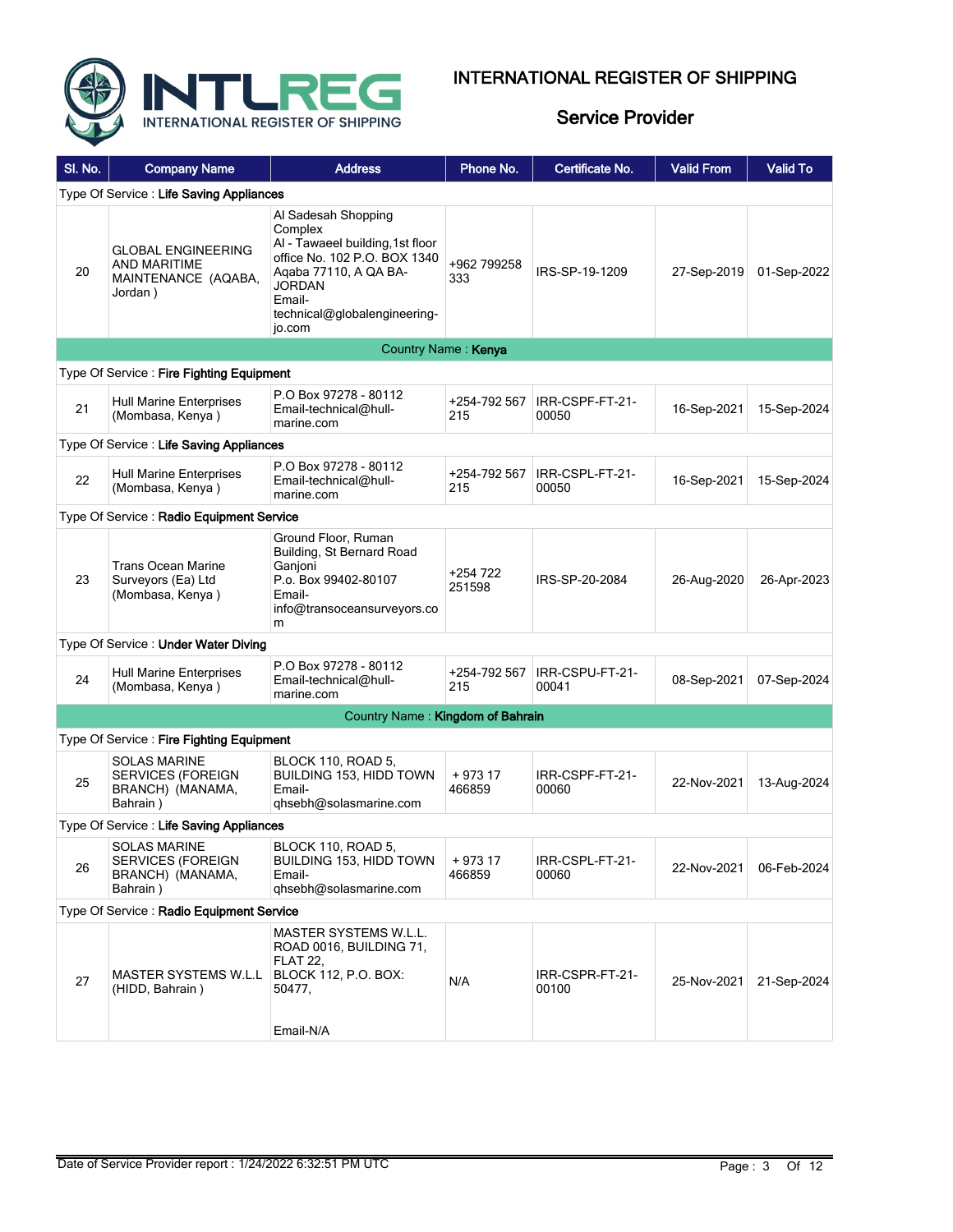



| SI. No. | <b>Company Name</b>                                                                            | <b>Address</b>                                                                                                                                    | Phone No.             | Certificate No. | <b>Valid From</b> | <b>Valid To</b> |  |  |  |
|---------|------------------------------------------------------------------------------------------------|---------------------------------------------------------------------------------------------------------------------------------------------------|-----------------------|-----------------|-------------------|-----------------|--|--|--|
|         | Type Of Service: Under Water Diving                                                            |                                                                                                                                                   |                       |                 |                   |                 |  |  |  |
| 28      | <b>BAHRAIN MAINTENANCE</b><br>& DIVING SERVICES<br>W.L.L. (Manama, Bahrain)                    | <b>MAAMEER INDUSTRIAL</b><br>AREA, BLOCK 634,<br>ROAD 3422, BLDG 628, PO<br>BOX 26159,<br>MANAMA, BAHRAIN.<br>Email-<br>Firoz.Latheef@intlreg.org | n/a                   | IRS-SP-20-1562  | 10-Feb-2020       | 24-Sep-2022     |  |  |  |
|         | Type Of Service: UT Gauging                                                                    |                                                                                                                                                   |                       |                 |                   |                 |  |  |  |
| 29      | <b>GEO SONIC INSPECTION</b><br>AND MARINE SERVICES<br>CO. W.L.L. (Hidd, Bahrain) HIDD, BAHRAIN | Building 1924, Road No.5233,<br><b>Block No. 952,</b><br>RAS ZUWAYED, P.O.BOX<br>50598.                                                           | n/a                   | IRS-SP-20-1926  | 18-Jun-2020       | 18-Jun-2022     |  |  |  |
|         |                                                                                                | Email-n/a                                                                                                                                         |                       |                 |                   |                 |  |  |  |
|         |                                                                                                |                                                                                                                                                   | Country Name: Lebanon |                 |                   |                 |  |  |  |
|         | Type Of Service: Fire Fighting Equipment                                                       |                                                                                                                                                   |                       |                 |                   |                 |  |  |  |
| 30      | Kamaco Sarl (Tripoli,<br>Lebanon)                                                              | Al Mechti Street, Abdo Center,   +0063 2<br>Mina. Tripoli-Lebanon<br>Email-info@bpmata.com                                                        | 9240124               | IRS-SP-19-0086  | 08-Mar-2019       | 25-Feb-2022     |  |  |  |
| 31      | Sealink S.A.R.L (Beirut,<br>Lebanon)                                                           | Port Street 5254, P.O. Box:<br>90582, Beirut Lebanon<br>Email-<br>info@neptunshipping.net                                                         | (+9611584443<br>6)    |                 | 11-Apr-2019       | 14-Mar-2022     |  |  |  |
| 32      | Rozmarine For Safety<br>(Tripoli, Lebanon)                                                     | AL MINA, AL MONTAZAH<br>STREET, BLOCK NO<br>72, GROUND FLOOR<br>TRIPOLI-LEBANON<br>Email-info@rozmarine.org /<br>rozmar@scs-net.org               | +96343<br>2390820     |                 | 23-Aug-2019       | 30-Jun-2022     |  |  |  |
|         | Type Of Service: Life Saving Appliances                                                        |                                                                                                                                                   |                       |                 |                   |                 |  |  |  |
| 33      | Rozmarine For Safety<br>(Tripoli, Lebanon)                                                     | AL MINA, AL MONTAZAH<br>STREET, BLOCK NO<br>72, GROUND FLOOR<br>TRIPOLI-LEBANON<br>Email-info@rozmarine.org /<br>rozmar@scs-net.org               | $+96343$<br>2390820   |                 | 23-Aug-2019       | 30-Jun-2022     |  |  |  |
| 34      | Sealink S.A.R.L (Beirut,<br>Lebanon)                                                           | Port Street 5254, P.O. Box:<br>90582, Beirut Lebanon<br>Email-<br>info@neptunshipping.net                                                         | (+9611584443<br>6)    |                 | 11-Apr-2019       | 14-Mar-2022     |  |  |  |
| 35      | Kamaco Sarl (Tripoli,<br>Lebanon)                                                              | Al Mechti Street, Abdo Center,<br>Mina, Tripoli-Lebanon<br>Email-info@bpmata.com                                                                  | $+00632$<br>9240124   | IRS-SP-19-0085  | 08-Mar-2019       | 25-Feb-2022     |  |  |  |
|         | Type Of Service: Radio Equipment Service                                                       |                                                                                                                                                   |                       |                 |                   |                 |  |  |  |
| 36      | Mee Mansour Electronics<br>Est. (Tripoli, Lebanon)                                             | 10Th Floor, A Block - Tripoli<br>Bridges, Front Of Tripoli<br>Central, Tripoli, Lebanon<br>Email-<br>mee.lebanon@gmail.com,<br>awsam84@gmail.com  | (+9616204883          |                 | 15-Apr-2019       | 02-Apr-2022     |  |  |  |
| 37      | <b>Murr Marine Electronics</b><br>S.a.r.I (Beirut, Lebanon)                                    | Quarantine-Mina Tower-5th flr<br>Email-<br>mardad@murrmarine.com /<br>info@murrmarine.com                                                         | +9611<br>566171       |                 | 07-Nov-2019       | 30-Oct-2022     |  |  |  |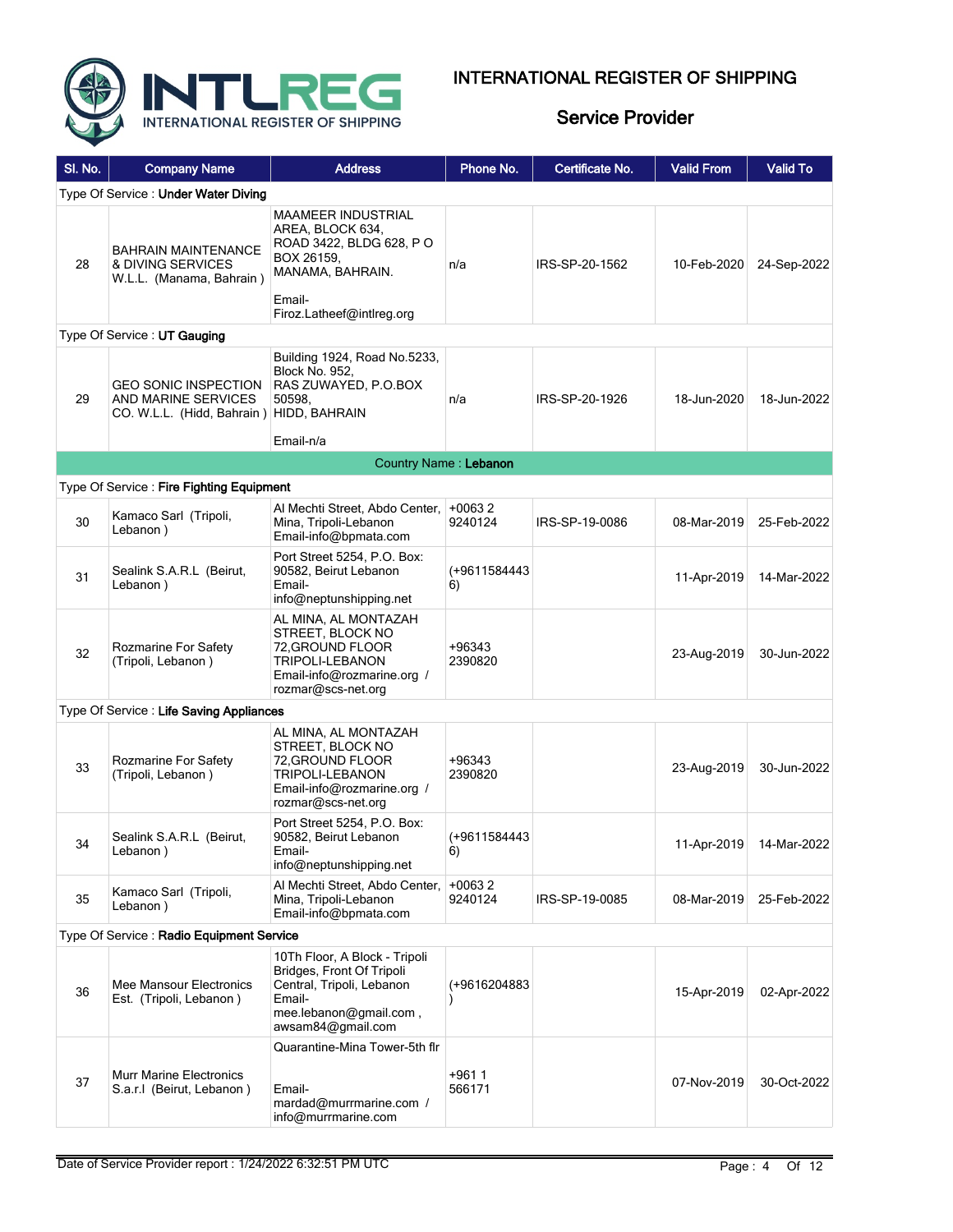

| SI. No. | <b>Company Name</b>                                                   | <b>Address</b>                                                                                                                                            | Phone No.              | Certificate No.          | <b>Valid From</b> | <b>Valid To</b> |
|---------|-----------------------------------------------------------------------|-----------------------------------------------------------------------------------------------------------------------------------------------------------|------------------------|--------------------------|-------------------|-----------------|
| 38      | <b>SELCOM MARINE SAL</b><br>(BEIRUT, Lebanon)                         | <b>HORSH TABET, QUBIC</b><br><b>CENTER 9TH</b><br><b>FLOOR, SECTION C</b>                                                                                 | +9611491489            | IRR-CSPR-FT-21-<br>00013 | 23-Apr-2021       | 21-Apr-2024     |
|         |                                                                       | Email-gilbert.s@selcom-<br>marine.com                                                                                                                     |                        |                          |                   |                 |
|         |                                                                       | Country Name: Namibia                                                                                                                                     |                        |                          |                   |                 |
|         | Type Of Service: Fire Fighting Equipment                              |                                                                                                                                                           |                        |                          |                   |                 |
| 39      | Marine Equipment Cc<br>(Walbis Bay, Namibia)                          | N0.5 Kelso Park, 12Th Street<br>Industrial Area<br><b>Walbis Bay</b><br>Email-info@marine-<br>equipment.org;gwhszgy@sina<br>.cn                           | 264 64<br>220448       | IRS-SP-20-2067           | 19-Aug-2020       | 18-Aug-2023     |
| 40      | NOVAMARINE - WALVIS<br>BAY (Walvis Bay, Namibia                       | 13, Pescanova House,<br>Rikumbi Kandanga Road<br>Email-<br>williep@novaship.com.na;dolp<br>hin@afol.com.na                                                | $+26464$<br>203946/7   |                          | 27-Jun-2019       | 26-Jun-2022     |
| 41      | NOVAMARINE-LUDERITZ<br>(Lüderitz, Namibia)                            | Erf 683, Industrial Road<br>Email-<br>williep@novaship.com.na;dolp 203946/7<br>hin@afol.com.na                                                            | $+26464$               |                          | 27-Jun-2019       | 26-Jun-2022     |
|         | Type Of Service : Life Saving Appliances                              |                                                                                                                                                           |                        |                          |                   |                 |
| 42      | Marine Equipment Cc<br>(Walbis Bay, Namibia)                          | N0.5 Kelso Park, 12Th Street<br>Industrial Area<br><b>Walbis Bay</b><br>Email-info@marine-<br>equipment.org;gwhszgy@sina<br>.cn                           | 264 64<br>220448       | IRS-SP-20-2066           | 19-Aug-2020       | 18-Aug-2023     |
|         | Type Of Service: UT Gauging                                           |                                                                                                                                                           |                        |                          |                   |                 |
| 43      | <b>Quality Inspection Service</b><br>Cc (Walvis Bay, Namibia)         | San Nujoma, 12 Road, No. 5<br>P.O.Box 933 Walvis Bay -<br>Namibia<br>Email-<br>qualityinspectionservicescc@<br>gmail.com                                  | +264 81 373<br>7042    | IRS-SP-20-1782           | 20-May-2020       | 19-May-2023     |
|         |                                                                       |                                                                                                                                                           | Country Name: Nigeria  |                          |                   |                 |
|         | Type Of Service: Radio Equipment Service                              |                                                                                                                                                           |                        |                          |                   |                 |
| 44      | Bunisa Ventures (Nig.) Ltd<br>(Lagos, Nigeria)                        | Plot 103, 5Th Avenue, Abean<br>Estate, Ipaja, Lagos, Nigeria<br>Email-<br>isaac.opalana@bunisa.com                                                        | (+234 802 310<br>0216) |                          | 21-May-2019       | 07-Feb-2022     |
|         | Type Of Service: Ship Building                                        |                                                                                                                                                           |                        |                          |                   |                 |
| 45      | PASADA GLOBAL<br><b>RESOURCES LIMITED</b><br>(Port Harcourt, Nigeria) | PLOT 24 TRANS AMADI<br>INDUSTRIAL LAYOUT APEX<br><b>EASTERN YARD, PORT</b><br>HARCOURT, RIVERS<br>STATE.<br>Email-<br>pasadaglpbalresources@yaho<br>o.com | +234<br>8037114924     |                          | 03-Mar-2021       | 03-Mar-2024     |
|         | Type Of Service: Under Water Diving                                   |                                                                                                                                                           |                        |                          |                   |                 |
| 46      | <b>DEEPWATER</b><br><b>ENGINEERING LIMITED</b><br>(Lagos, Nigeria)    | Ibru House, 33 Creek Road,<br>Apapa, Lagos, Nigeria<br>Email-del-ng@outlook.com                                                                           | +2349060005<br>956     | IRR-CSPU-FT-21-<br>00020 | 18-Jun-2021       | 16-Jun-2024     |
| 47      | <b>P&amp;P Underwater Services</b><br>Limited (Lagos, Nigeria)        | 2B, Plateau Road Allen Bus<br>Stop Off Creek Road, Apapa<br>Email-<br>ppsunderwater@yahoo.com                                                             | 234<br>8033281873      | IRS-SP-19-0083           | 07-Mar-2019       | 06-Mar-2022     |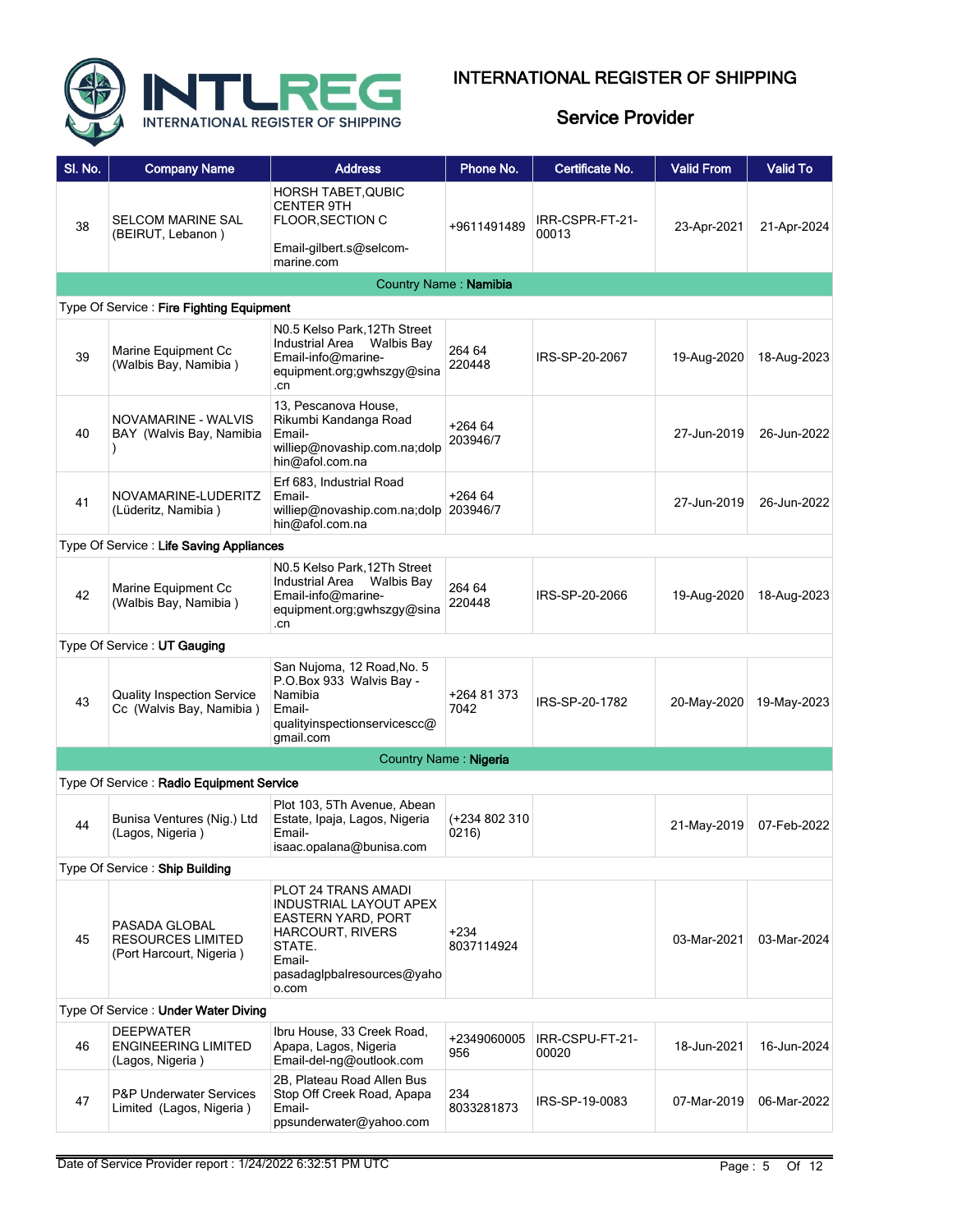

| SI. No. | <b>Company Name</b>                                                                     | <b>Address</b>                                                                                                                                                          | Phone No.                   | Certificate No.          | <b>Valid From</b> | <b>Valid To</b> |  |  |
|---------|-----------------------------------------------------------------------------------------|-------------------------------------------------------------------------------------------------------------------------------------------------------------------------|-----------------------------|--------------------------|-------------------|-----------------|--|--|
|         | Type Of Service: UT Gauging                                                             |                                                                                                                                                                         |                             |                          |                   |                 |  |  |
| 48      | PASADA GLOBAL<br>RESOURCES LIMITED<br>(Port Harcourt, Nigeria)                          | PLOT 24 TRANS AMADI<br><b>INDUSTRIAL LAYOUT APEX</b><br><b>EASTERN YARD, PORT</b><br><b>HARCOURT, RIVERS</b><br>STATE.<br>Email-<br>pasadaglpbalresources@yaho<br>o.com | $+234$<br>8037114924        | IRR-SSC-FT-21-<br>00010  | 03-Mar-2021       | 02-Mar-2024     |  |  |
|         |                                                                                         |                                                                                                                                                                         | Country Name: Pakistan      |                          |                   |                 |  |  |
|         | Type Of Service: Radio Equipment Service                                                |                                                                                                                                                                         |                             |                          |                   |                 |  |  |
| 49      | <b>United Marine Electronics</b><br>(Karachi, Pakistan)                                 | 1-D, First Flor, Satter<br>Chambers, 29 West Wharf<br>Road<br>Email-<br>unimarine96@yahoo.com                                                                           | 92 21<br>32312418           |                          | 30-Oct-2019       | 29-Oct-2022     |  |  |
|         |                                                                                         |                                                                                                                                                                         | Country Name: Peru          |                          |                   |                 |  |  |
|         | Type Of Service: Life Saving Appliances                                                 |                                                                                                                                                                         |                             |                          |                   |                 |  |  |
| 50      | Amsumar S.A.C. (A&M<br>Seguridad Y Supervivencia<br>En El Mar S.A.C) (Callao,<br>Peru ) | Av. Santa Rosa 791/793 - La<br>Perla - Callao 04 - Peru<br>Email-<br>gestiondecalidad@amsumar.c<br><b>om</b>                                                            | $+51(1)457$<br>5234 EXT 109 |                          | 15-Apr-2020       | 14-Apr-2023     |  |  |
|         | <b>Country Name: Philippines</b>                                                        |                                                                                                                                                                         |                             |                          |                   |                 |  |  |
|         | Type Of Service: Life Saving Appliances                                                 |                                                                                                                                                                         |                             |                          |                   |                 |  |  |
| 51      | B.P. MATA & CO., INC.<br>(Quezon City, Philippines)                                     | 9 Ilang-Ilang St., Maligaya<br>Park, Novaliches<br>Email-service@bpmata.com                                                                                             | $+(63-2)$ 967-<br>9416      |                          | 25-Oct-2019       | 24-Oct-2022     |  |  |
|         | Type Of Service: Radio Equipment Service                                                |                                                                                                                                                                         |                             |                          |                   |                 |  |  |
| 52      | Delnet International<br>Corporation (Manila,<br>Philippines)                            | Rm 105-B Mercantile Ins. Bldg<br>Gen Luna Cor Beaterio St.<br>Intramuros Manila 1002<br>Email-<br>info@delnetinternational.com                                          | + 63 2 522<br>3947          |                          | 12-Jul-2019       | 11-Jul-2022     |  |  |
|         |                                                                                         | Country Name: Puerto Rico                                                                                                                                               |                             |                          |                   |                 |  |  |
|         | Type Of Service: Radio Equipment Service                                                |                                                                                                                                                                         |                             |                          |                   |                 |  |  |
| 53      | <b>CRT COMMUNICATIONS</b><br>INC (San Juan, Puerto<br>Rico)                             | Calle Parana # 1658<br>Email-service@crtmarine.com                                                                                                                      | N/A                         |                          | 07-Oct-2019       | 06-Oct-2022     |  |  |
|         |                                                                                         | Country Name: Republic of Panama                                                                                                                                        |                             |                          |                   |                 |  |  |
|         | Type Of Service: Fire Fighting Equipment                                                |                                                                                                                                                                         |                             |                          |                   |                 |  |  |
| 54      | HYDROSERVICES CORP.<br>/ FIREX (Panama, Panama Calle 63 Oeste, Local 27                 | Urbanizacion Los Angeles<br>Email-info@firex.com.pa                                                                                                                     | +507-203-<br>8816           |                          | 06-Nov-2019       | 23-Aug-2022     |  |  |
|         |                                                                                         |                                                                                                                                                                         | <b>Country Name: Russia</b> |                          |                   |                 |  |  |
|         | Type Of Service: Radio Equipment Service                                                |                                                                                                                                                                         |                             |                          |                   |                 |  |  |
| 55      | Dontechcenter Limited<br>(Rostov - On Don, Russian<br>Fed.)                             | 9, Nizhnedonskaya Str, Rostov-<br>On-Don.344002- Russia<br>Email-d-t-c@d-t-c.ru                                                                                         | +786<br>32990150            | IRR-CSPR-FT-21-<br>00031 | 22-Jun-2021       | 30-May-2024     |  |  |
|         | Type Of Service: Under Water Diving                                                     |                                                                                                                                                                         |                             |                          |                   |                 |  |  |
| 56      | LLC " Fleet Maintenance<br>Base "AZOV" (Azov,<br>Russia, Russian Fed.)                  | 12, Molokova Spusk, Azov,<br>Russia, 346780<br>Email-info@bof-azov.ru                                                                                                   | +7(863)42-54-<br>7-74       |                          | 06-Jan-2020       | 21-Dec-2022     |  |  |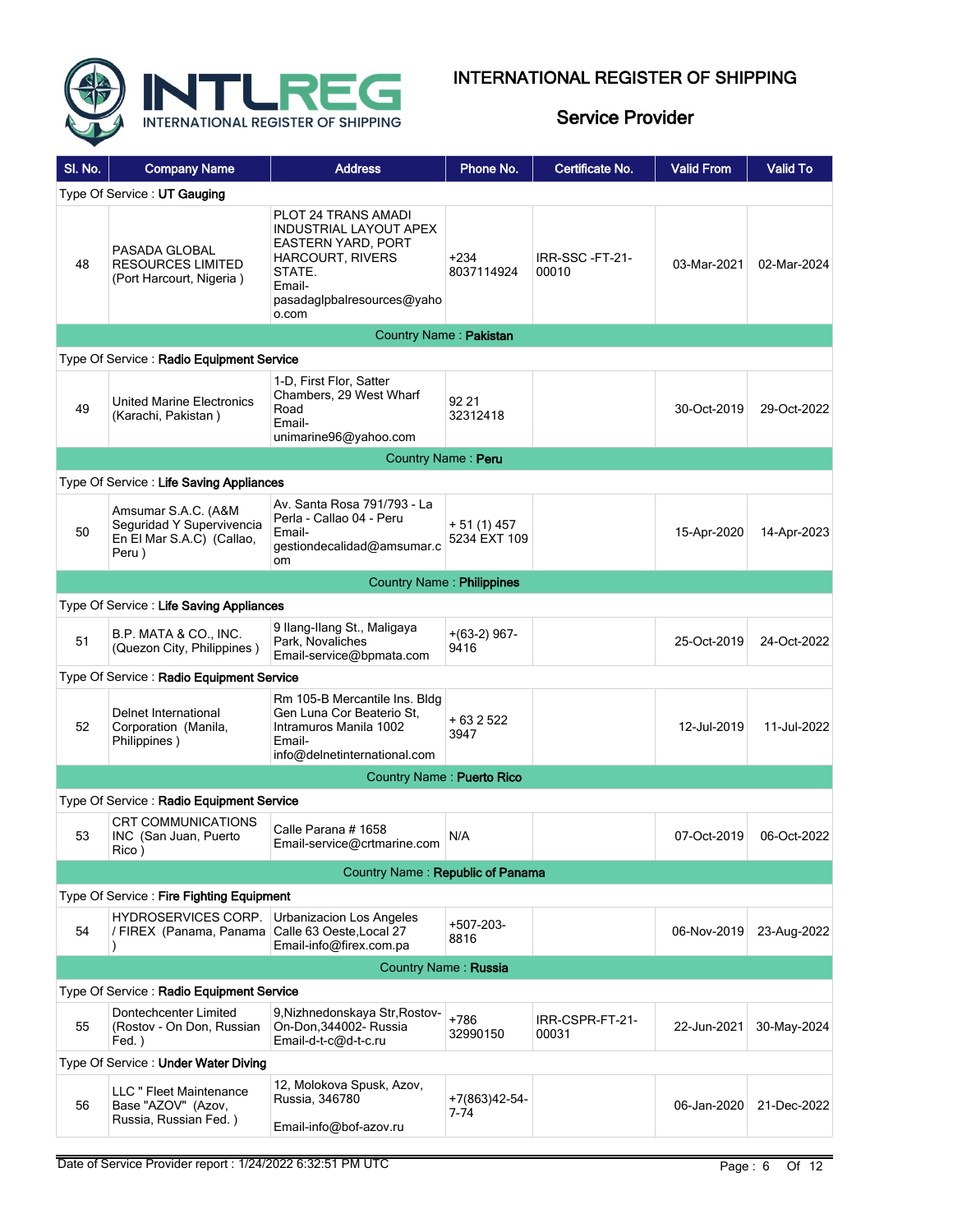

| SI. No. | <b>Company Name</b>                                                                 | <b>Address</b>                                                                                                                                     | Phone No.                     | Certificate No.          | <b>Valid From</b> | <b>Valid To</b> |  |  |  |
|---------|-------------------------------------------------------------------------------------|----------------------------------------------------------------------------------------------------------------------------------------------------|-------------------------------|--------------------------|-------------------|-----------------|--|--|--|
|         | Country Name: Saint Lucia                                                           |                                                                                                                                                    |                               |                          |                   |                 |  |  |  |
|         | Type Of Service: Life Saving Appliances                                             |                                                                                                                                                    |                               |                          |                   |                 |  |  |  |
| 57      | Liferaft And Inflatables<br>Center (St. Lucis) Ltd (St.<br>Lucia, St. Lucia)        | RODNEY BAY LAGOON,<br>GROS INLET, ST.LUCIA W.I.<br>Email-<br>info@liferaftandinflatable.com                                                        | (+758 715<br>9671/452<br>830) |                          | 04-Mar-2019       | 03-Mar-2022     |  |  |  |
|         |                                                                                     | Country Name: South Africa                                                                                                                         |                               |                          |                   |                 |  |  |  |
|         | Type Of Service: Radio Equipment Service                                            |                                                                                                                                                    |                               |                          |                   |                 |  |  |  |
| 58      | Anchora Enterprises (Pty)<br>Ltd (Cape Town, South<br>Africa)                       | 18 Carlisle Street<br>1st Floor<br>Paarden Island<br>Email-<br>mailto:francois@anchoraenter<br>prises.com                                          | +27 78 888<br>6762            | IRR-CSPR-FT-20-<br>00012 | 04-Nov-2020       | 02-Nov-2023     |  |  |  |
|         |                                                                                     |                                                                                                                                                    | Country Name: Spain           |                          |                   |                 |  |  |  |
|         | Type Of Service: Radio Equipment Service                                            |                                                                                                                                                    |                               |                          |                   |                 |  |  |  |
| 59      | NAUTICAL LUIS ARBULU<br>S.L. (Las Palmas de Gran<br>Canaria, Spain)                 | Explanada Pantalán de Cory<br>s/n<br>Ed. Nautical, Puerto de La Luz<br>35008 Las Palmas de GC<br>España<br>Email-imsuarez@nautical.es              | $+34$<br>928474020            | IRS-SP-20-2442           | 29-Oct-2020       | 14-Oct-2023     |  |  |  |
| 60      | Canary Track & Electronics,<br>S.L (Las Palmas, Spain)                              | Calle Opdr, Edificio Intercop.<br>22 Plata. Izq. 35008 Puerto<br>De La Luz, Las Palmas De<br>Gran Canaria<br>Email-<br>canarytrack@canarytrack.com | $(+3492846)$<br>03 60)        |                          | 29-Apr-2019       | 29-Apr-2022     |  |  |  |
| 61      | Radio Pesca S.A. (Las<br>Palmas, Spain)                                             | Muelle Pesquero, Edificio<br>Frigorifico Freiremar, 35008,<br>Las Palmas, De G.C<br>Email-<br>laspalmas@radiopesca.es                              | $(+34)$<br>928463308)         | IRS-SP-20-2402           | 23-Oct-2020       | 29-Sep-2023     |  |  |  |
|         | Type Of Service: Under Water Diving                                                 |                                                                                                                                                    |                               |                          |                   |                 |  |  |  |
| 62      | Reprosub SI (Las Palmas,<br>Spain)                                                  | C/Tomas Quevedo Ramirez<br>S/N 35008 Las Palmas, De<br>Gran Canaria, Canary Islands,<br>Spain<br>Email-info@reprosub.com                           | +34 928 476<br>760            |                          | 12-Jul-2019       | 11-Jul-2022     |  |  |  |
|         |                                                                                     | Country Name: Trinidad and Tobago                                                                                                                  |                               |                          |                   |                 |  |  |  |
|         | Type Of Service: Radio Equipment Service                                            |                                                                                                                                                    |                               |                          |                   |                 |  |  |  |
| 63      | <b>Marine Consultants</b><br>(Trinidad), Ltd (Trinidad<br>&Tobago, Trinidad, Tobago | 43 Charle Street, Port Of<br>Spain, Trinidad & Tobago, W.I.<br>Email-mcl@mcl.co.tt                                                                 | 1 (868) 625<br>1309           |                          | 14-Mar-2019       | 13-Mar-2022     |  |  |  |
|         | Type Of Service: UT Gauging                                                         |                                                                                                                                                    |                               |                          |                   |                 |  |  |  |
| 64      | Caribbean Ndt Inspection<br>Services Ltd (Tunapuna,<br>Trinidad, Tobago)            | 12, Morton St, Tunapuna,<br>Trinidad<br>Email-<br>r_seurpersad@yahoo.com                                                                           | $(+1868662)$<br>6186)         | IRS-SP-19-0110           | 01-Apr-2019       | 26-Mar-2022     |  |  |  |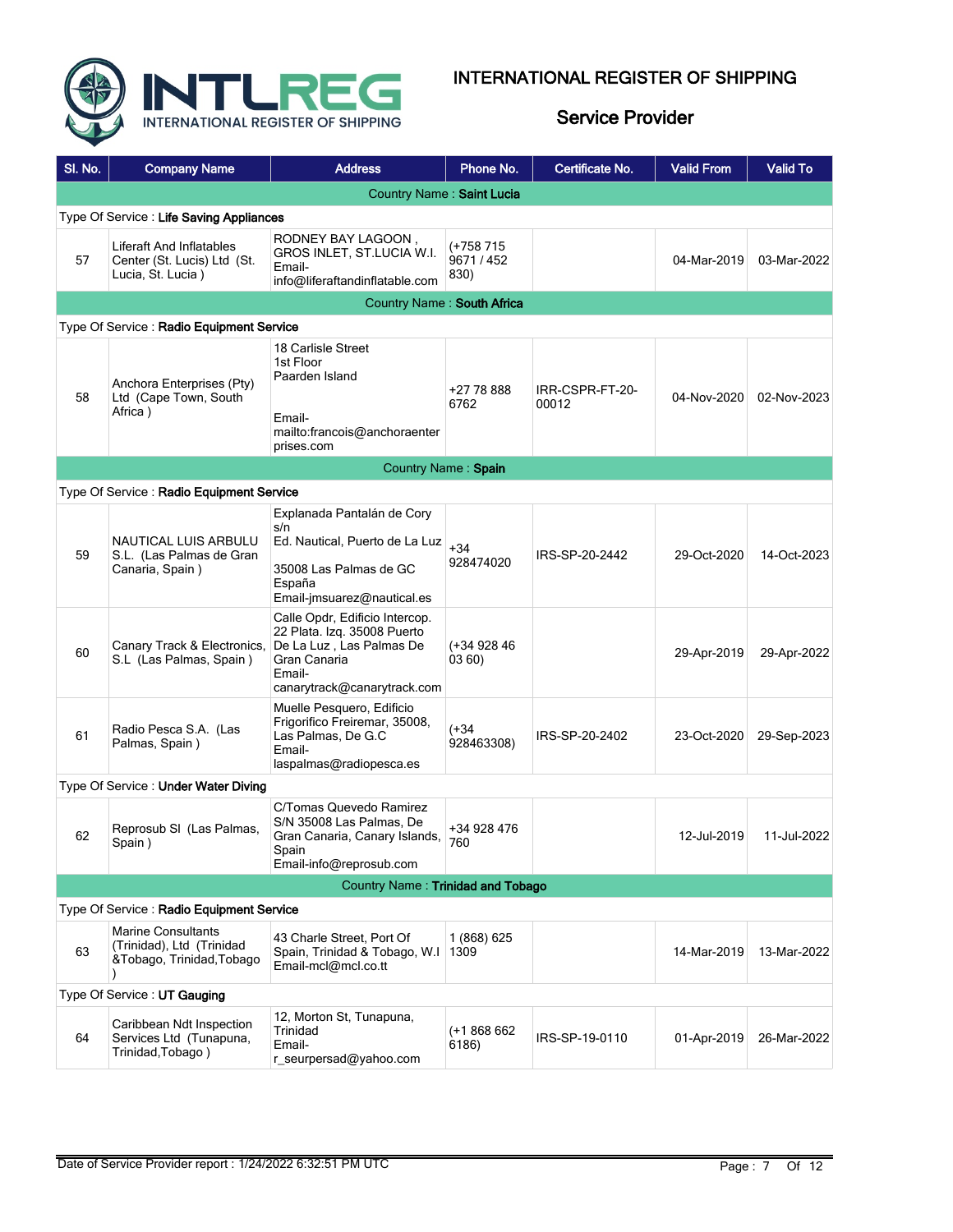



| SI. No.                                  | <b>Company Name</b>                                                                                     | <b>Address</b>                                                                                                                                                                              | Phone No.                        | Certificate No.          | <b>Valid From</b> | <b>Valid To</b> |  |  |  |
|------------------------------------------|---------------------------------------------------------------------------------------------------------|---------------------------------------------------------------------------------------------------------------------------------------------------------------------------------------------|----------------------------------|--------------------------|-------------------|-----------------|--|--|--|
|                                          | Country Name: Turkey                                                                                    |                                                                                                                                                                                             |                                  |                          |                   |                 |  |  |  |
| Type Of Service: Fire Fighting Equipment |                                                                                                         |                                                                                                                                                                                             |                                  |                          |                   |                 |  |  |  |
| 65                                       | POYRAZ GEMI DONANIM<br>DENETIM VE SERVIS<br>HIZ TIC LTD STI<br>(ISTANBUL - SAMSUN -<br>TRABZON, Turkey) | POYRAZ SAFETY -<br><b>TRABZON</b><br><b>Pbx</b><br>: +90.462 341 32 28 +90532 335<br>Email-<br>trabzon@poyrazsafety.com                                                                     | 07 27                            |                          | 03-May-2019       | 14-Apr-2022     |  |  |  |
| 66                                       | <b>SBC DENIZCILIK</b><br><b>DANISMANLIK VE DIS</b><br>tic. Ltd. Sti.<br>(ISTANBUL, Turkey)              | Evliya Celebi Mah.<br>Gençosman cd No:34-A<br>Tuzla<br>Email-info@sbcsafety.com                                                                                                             | +90 216 446<br>74 74             |                          | 07-Nov-2019       | 28-Oct-2022     |  |  |  |
| 67                                       | <b>Neptun Marine Safety</b><br>Service Co. Ltd<br>(Iskenderun, Turkey)                                  | Muradiye Mah. Ali Ermercan<br>Cad. No.68, Posta Code<br>31200<br>Email-N/A                                                                                                                  | (+90 326 615<br>20 58)           | IRS-SP-19-0006           | 13-Feb-2019       | 05-Feb-2022     |  |  |  |
| 68                                       | KANO DENIZCILIK<br>HIZMETLERI VE TIC. LTD.<br>STI. (ISTANBUL, Turkey)                                   | ISTANBUL DERI OSB MAH.,<br><b>TACIR SOKAK, ISTANBUL</b><br>DER OSB SITESI, XXIII &<br>XXIV BLOK APT.<br>No.22-23-24<br>Tuzla<br>Email-<br>gky@seamansafety.com;<br>info@gkyforeigntrade.com | +90 216 446<br>5388              | IRR-CSPF-FT-21-<br>00010 | 19-Feb-2021       | 03-Dec-2023     |  |  |  |
| 69                                       | <b>CANTAS DENIZCILIK</b><br>YAN GUV SIS SAN TIC LT<br>D STI (ISTANBUL, Turkey                           | EVLIYA CELEBI MAH. GENC<br>OSMAN CAD. EBE SOK.<br>NO.7 TUZLA-ISTANBUL<br>Email-<br>sales@cantasmarine.com.tr                                                                                | +9021644731<br>74                | IRR-CSPF-FT-22-<br>00010 | 06-Jan-2022       | 19-Dec-2024     |  |  |  |
| 70                                       | POSEIDON MARINE<br>(Istanbul, Turkey)                                                                   | Evliya Celebi Mah.Fersah<br>Sok.Tuzla Gemi Yan Sanayi<br>Sitesi E Blok No.9 Tuzla-<br>Istanbul<br>Email-info@poseidontr.net                                                                 | +9021649344<br>24                | IRR-CSPF-FT-21-<br>00041 | 01-Oct-2021       | 29-Sep-2024     |  |  |  |
|                                          | Type Of Service: Life Saving Appliances                                                                 |                                                                                                                                                                                             |                                  |                          |                   |                 |  |  |  |
| 71                                       | POSEIDON MARINE<br>(Istanbul, Turkey)                                                                   | Evliya Celebi Mah.Fersah<br>Sok.Tuzla Gemi Yan Sanayi<br>Sitesi E Blok No.9 Tuzla-<br>Istanbul<br>Email-info@poseidontr.net                                                                 | +9021649344<br>24                | IRR-CSPL-FT-21-<br>00041 | 01-Oct-2021       | 29-Sep-2024     |  |  |  |
| 72                                       | CANTAS DENIZCILIK<br>YAN GUV SIS SAN TIC LT<br>D STI (ISTANBUL, Turkey                                  | EVLIYA CELEBI MAH. GENC<br>OSMAN CAD. EBE SOK.<br>NO.7 TUZLA-ISTANBUL<br>Email-<br>sales@cantasmarine.com.tr                                                                                | +9021644731<br>74                | IRR-CSPL-FT-22-<br>00010 | 06-Jan-2022       | 19-Dec-2024     |  |  |  |
| 73                                       | KANO DENIZCILIK<br>HIZMETLERI VE TIC. LTD.<br>STI. (ISTANBUL, Turkey)                                   | ISTANBUL DERI OSB MAH.,<br>TACIR SOKAK, ISTANBUL<br>DER OSB SITESI, XXIII &<br>XXIV BLOK APT.<br>No.22-23-24<br>Tuzla<br>Email-<br>gky@seamansafety.com;<br>info@gkyforeigntrade.com        | +90 216 446<br>5388              | IRR-CSPL-FT-21-<br>00010 | 19-Feb-2021       | 03-Dec-2023     |  |  |  |
| 74                                       | <b>Neptun Marine Safety</b><br>Service Co. Ltd<br>(Iskenderun, Turkey)                                  | Muradiye Mah. Ali Ermercan<br>Cad. No.68, Posta Code<br>31200<br>Email-N/A                                                                                                                  | (+90 326 615<br>20 <sub>58</sub> | IRS-SP-19-0005           | 13-Feb-2019       | 05-Feb-2022     |  |  |  |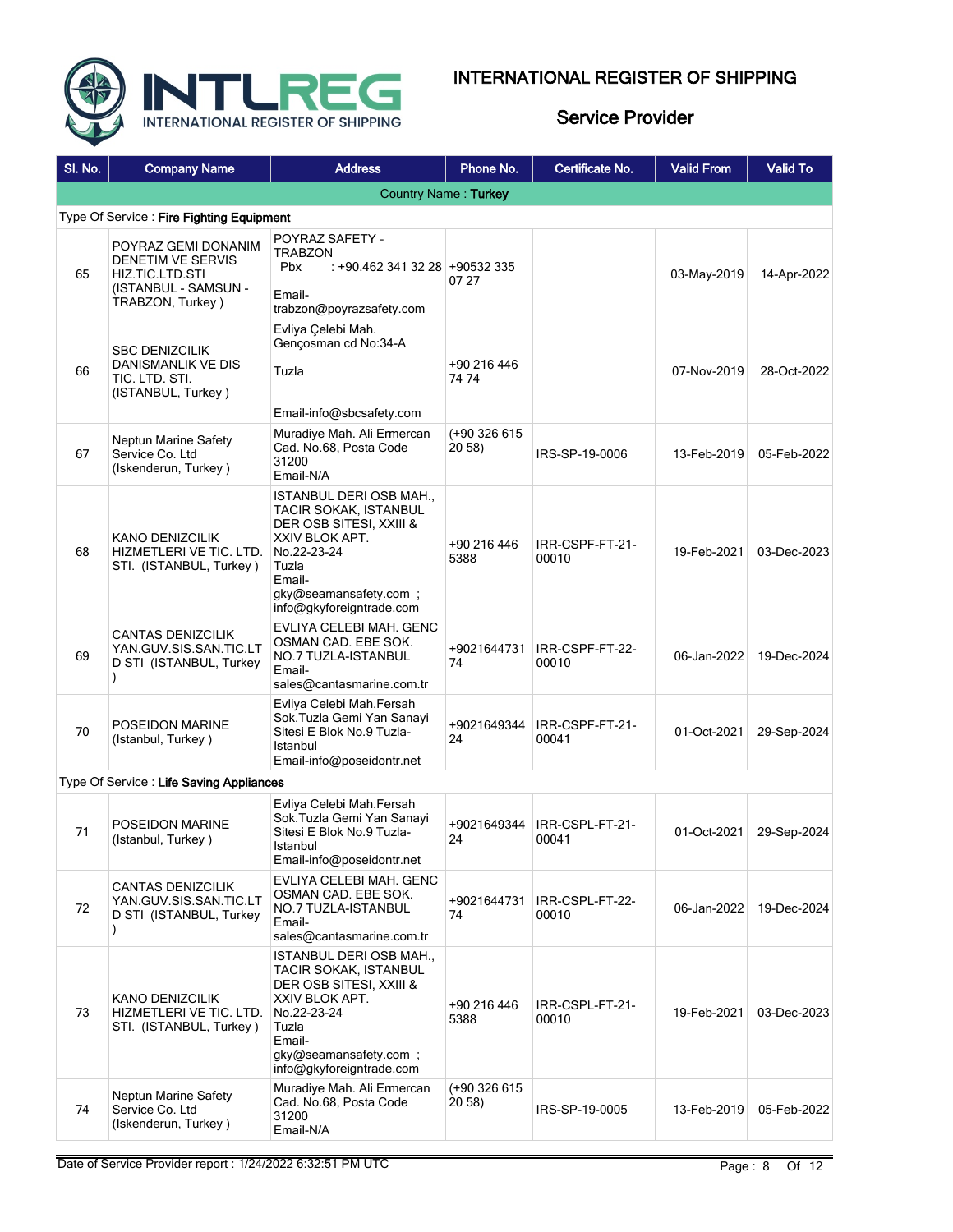

| SI. No. | <b>Company Name</b>                                                                                     | <b>Address</b>                                                                                                     | Phone No.              | Certificate No.                        | <b>Valid From</b> | <b>Valid To</b> |
|---------|---------------------------------------------------------------------------------------------------------|--------------------------------------------------------------------------------------------------------------------|------------------------|----------------------------------------|-------------------|-----------------|
| 75      | <b>SBC DENIZCILIK</b><br>DANISMANLIK VE DIS<br>TIC. LTD. STI.<br>(ISTANBUL, Turkey)                     | Evliya Çelebi Mah.<br>Gençosman cd No:34-A<br>Tuzla<br>Email-info@sbcsafety.com                                    | +90 216 446<br>74 74   |                                        | 07-Nov-2019       | 28-Oct-2022     |
| 76      | POYRAZ GEMI DONANIM<br>DENETIM VE SERVIS<br>HIZ TIC LTD STI<br>(ISTANBUL - SAMSUN -<br>TRABZON, Turkey) | POYRAZ SAFETY -<br>TRABZON<br>Pbx<br>: +90.462 341 32 28 +90532 335<br>Email-<br>trabzon@poyrazsafety.com          | 07 27                  |                                        | 03-May-2019       | 14-Apr-2022     |
|         | Type Of Service: Radio Equipment Service                                                                |                                                                                                                    |                        |                                        |                   |                 |
| 77      | <b>TECHMAR DENIZCILIK</b><br><b>ANONIM SIRKETI</b><br>(ISTANBUL, Turkey)                                | Postane Mahallesi<br>Siir Sokak No: 5/1 Tuzla<br>Email-radio@techmar.com.tr                                        | (+90) 216<br>447 12 22 | IRS-SP-20-1986                         | 14-Jul-2020       | 13-Jul-2023     |
| 78      | <b>Diab Marine Services</b><br>(Mersin, Turkey)                                                         | PIRIREIS MAH. 1125 SK.<br>GÜR APT. NO.25/D. 1<br>YENISEHIR, MERSIN -<br><b>TURKEY</b><br>Email-w-diab1@hotmail.com | +90 324<br>2388694     |                                        | 26-Sep-2019       | 04-Aug-2022     |
| 79      | Anka Denizcilik San Ve Tic.<br>Ltd Sti (Istanbul, Turkey)                                               | Postane Mah. Rauf Orbay<br>Cad.Emir Sokak No. 7, Tuzla,<br><b>Istanbul Turkey</b><br>Email-anka@ankamarine.com     | (+90 216,392<br>6696)  | IRR-CSPR-FT-21-<br>00070               | 08-Sep-2021       | 30-Aug-2024     |
| 80      | <b>ISTANBUL MARIN</b><br>ELEKTRONIK SAN. VE<br>TIC. LTD STI. (ISTANBUL,<br>Turkey)                      | SAHILYOLU CAD. YAKUT<br>SOK. NO.26/3 GUZELYALI-<br><b>TUZLA</b><br>Email-info@istanbulmarin.net                    | +9021639264<br>34      | IRR-CSPR-FT-21-<br>00090               | 05-Nov-2021       | 01-Nov-2024     |
| 81      | <b>EGEMARIN ELEKTRONIK</b><br>SAN VE TIC.LTD.STI<br>(Istanbul, Turkey)                                  | Esenyali Mah. AyvazSk. No: 2<br>34903 Pendik<br>Email-marincom@ttmail.com                                          | +90 216 392<br>9660    | IRR-CSPR-FT-22-<br>00010               | 19-Jan-2022       | 13-Dec-2024     |
|         | Type Of Service: Under Water Diving                                                                     |                                                                                                                    |                        |                                        |                   |                 |
| 82      | <b>OK-AN MARIN</b><br>(ISTANBUL, Turkey)                                                                | Postane Mah. Istasyon<br>Cad.34940 Tuzla-Istanbul<br>Email-info@okanmarin.com.tr                                   | +9021644687<br>52      | IRR-CSPU-FT-21-<br>00031               | 15-Oct-2021       | 03-Oct-2024     |
|         | Type Of Service: UT Gauging                                                                             |                                                                                                                    |                        |                                        |                   |                 |
| 83      | Anka Ndt (istanbul, Turkey                                                                              | Evliya Celebi Mah. Esref<br>Sokak No.10 Kat.1<br>34944 Tuzla-Istanbul<br>Email-info@ankandt.com                    | 91                     | +9021649397   IRR-CSPG-FT-21-<br>00021 | 18-Nov-2021       | 17-Nov-2024     |
|         |                                                                                                         | <b>Country Name: Ukraine</b>                                                                                       |                        |                                        |                   |                 |
|         | Type Of Service: Fire Fighting Equipment                                                                |                                                                                                                    |                        |                                        |                   |                 |
| 84      | LLC "PF" "SUDOREMONT"<br>(Odessa, Ukraine)                                                              | 37, Atamana Holovatogo Str.,<br>Odessa, 65003<br>Email-shrep@te.net.ua                                             | +3804879414<br>24      | IRR-CSPF-FT-22-<br>00020               | 18-Jan-2022       | 22-Dec-2024     |
|         | Type Of Service: Life Saving Appliances                                                                 |                                                                                                                    |                        |                                        |                   |                 |
| 85      | LLC "PF" "SUDOREMONT"<br>(Odessa, Ukraine)                                                              | 37, Atamana Holovatogo Str.,<br>Odessa, 65003<br>Email-shrep@te.net.ua                                             | +3804879414<br>24      | IRR-CSPL-FT-22-<br>00021               | 18-Jan-2022       | 22-Dec-2024     |
| 86      | Yurso Ltd (Sevastopol,<br>Ukraine)                                                                      | Khrustaleva Street 76 Zh:<br>Sevastopol, 299055 Ukraine<br>Email-yurso69@gmail.ru                                  | 7692671147             |                                        | 06-Mar-2018       | 21-Apr-2022     |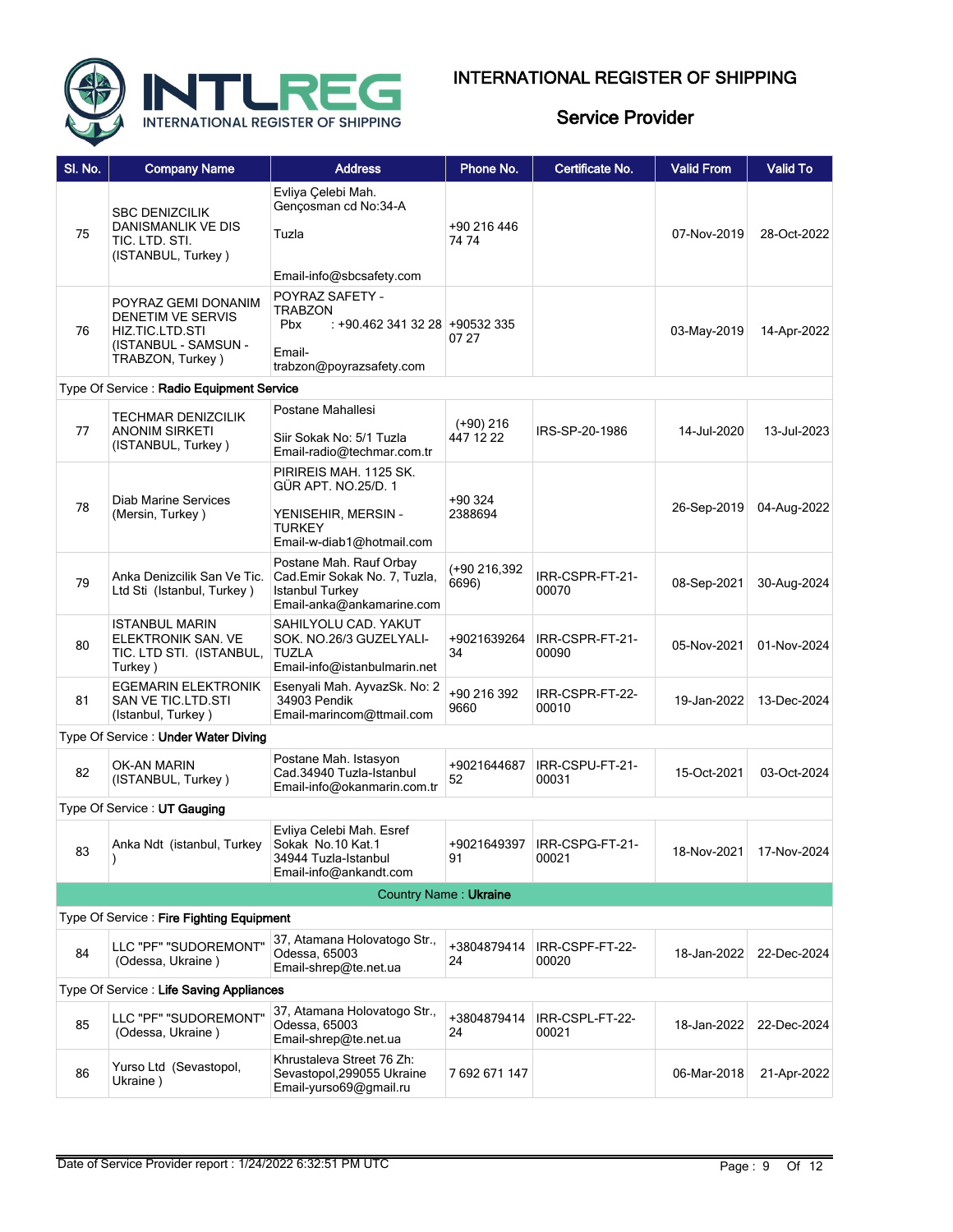

| SI. No. | <b>Company Name</b>                                                                    | <b>Address</b>                                                                                                                                                                       | Phone No.          | Certificate No.          | <b>Valid From</b> | <b>Valid To</b> |
|---------|----------------------------------------------------------------------------------------|--------------------------------------------------------------------------------------------------------------------------------------------------------------------------------------|--------------------|--------------------------|-------------------|-----------------|
|         | Type Of Service: Miscellaneous                                                         |                                                                                                                                                                                      |                    |                          |                   |                 |
| 87      | LLC "PF" "SUDOREMONT"<br>(Odessa, Ukraine)                                             | 37, Atamana Holovatogo Str.,<br>Odessa, 65003<br>Email-shrep@te.net.ua                                                                                                               | +3804879414<br>24  | IRR-CSPM-FT-22-<br>00010 | 18-Jan-2022       | 22-Dec-2024     |
|         |                                                                                        | <b>Country Name: United Arab Emirates</b>                                                                                                                                            |                    |                          |                   |                 |
|         | Type Of Service: Fire Fighting Equipment                                               |                                                                                                                                                                                      |                    |                          |                   |                 |
| 88      | ELITE SAFETY AND<br><b>MARINE SUPPLIES LLC</b><br>(Abu Dhabi, United Arab<br>Emirates) | Street 8 Warehouse No. 58<br>Musaffah M-20 PO Box 92839<br>Email-<br>sales@esmarsupplies.com                                                                                         | +9712554431<br>5   | IRR-CSPF-FT-21-<br>00071 | 20-Dec-2021       | 19-Dec-2024     |
| 89      | <b>FREMONT MARINE</b><br>SERVICES LLC (Dubai,<br>United Arab Emirates)                 | WH 11A & 12A, Belhasa<br>Compound, P.O. Box 393861,<br>Al Quoz 3<br>Email-<br>vishnu@fremontmarine.com                                                                               | +9714379<br>5159   | IRR-CSPF-FT-21-<br>00020 | 07-Apr-2021       | 06-Apr-2024     |
| 90      | IMG INTERNATIONAL<br><b>MARITIME GROUP</b><br>(DUBAI, United Arab<br>Emirates)         | Office No. 107, Mohamed Bin<br>Rashid Al Maktoum Building<br>Al Mamzar<br>Email-coordinator@img-<br>ca.com                                                                           | +971432<br>0404    | IRR-CSPF-FT-21-<br>00030 | 15-Jul-2021       | 29-Jun-2024     |
| 91      | <b>Sphinx Marine Equipments</b><br>Trading LLC (Ajman,<br>United Arab Emirates)        | Mirza Majid Buiding Shed No.<br>1 Al Jurf Area - Ajman Uae<br>Near To Safeer Hyper Market<br>P.O Box 18528 Ajman, Uae<br>Email-<br>technical@sphinxmarine.ae                         | $+9716$<br>7484021 | IRS-SP-20-1942           | 25-Jun-2020       | 24-Jun-2023     |
|         | Type Of Service: Life Saving Appliances                                                |                                                                                                                                                                                      |                    |                          |                   |                 |
| 92      | <b>Sphinx Marine Equpments</b><br>Trading (Ajman, United<br>Arab Emirates)             | P.O. Box 150369, Sharjah<br>Email-<br>technical@sphinxmarine.ae                                                                                                                      | +9716748<br>4021   |                          | 19-Dec-2015       | 04-Feb-2022     |
| 93      | IMG INTERNATIONAL<br><b>MARITIME GROUP</b><br>(DUBAI, United Arab<br>Emirates)         | Office No. 107, Mohamed Bin<br>Rashid Al Maktoum Building<br>Al Mamzar<br>Email-coordinator@img-<br>ca.com                                                                           | +971432<br>0404    | IRR-CSPL-FT-21-<br>00030 | 15-Jul-2021       | 29-Jun-2024     |
| 94      | <b>FREMONT MARINE</b><br>SERVICES LLC (Dubai,<br>United Arab Emirates)                 | WH 11A & 12A, Belhasa<br>Compound, P.O. Box 393861,<br>Al Quoz 3<br>Email-<br>vishnu@fremontmarine.com                                                                               | +9714379<br>5159   | IRR-CSPL-FT-21-<br>00020 | 07-Apr-2021       | 06-Apr-2024     |
| 95      | ELITE SAFETY AND<br>MARINE SUPPLIES LLC<br>(Abu Dhabi, United Arab<br>Emirates)        | Street 8 Warehouse No. 58<br>Musaffah M-20 PO Box 92839 +9712554431<br>Email-<br>sales@esmarsupplies.com                                                                             | 5                  | IRR-CSPL-FT-21-<br>00071 | 20-Dec-2021       | 19-Dec-2024     |
|         | Type Of Service: Radio Equipment Service                                               |                                                                                                                                                                                      |                    |                          |                   |                 |
| 96      | AL NAKHEEL<br>ELECTRONICS<br>EQUIPMENT REPAIRING<br>(Dubai, United Arab<br>Emirates)   | Flat No. 409, 4th Floor, Sheikh<br>Saeed Bin Maktoum Building,<br>Damascus Street, Al Qusais<br>Industrial Area 2, P.O. Box<br>42094,<br>Email-<br>Info@alnakheelelectronics.co<br>m | +971 50<br>4951980 | IRR-CSPR-FT-20-<br>00020 | 22-Dec-2020       | 21-Dec-2023     |
| 97      | IMG INTERNATIONAL<br><b>MARITIME GROUP</b><br>(DUBAI, United Arab<br>Emirates)         | Office No. 107, Mohamed Bin<br>Rashid Al Maktoum Building<br>Al Mamzar<br>Email-coordinator@img-<br>ca.com                                                                           | +971432<br>0404    | IRR-CSPR-FT-21-<br>00060 | 15-Jul-2021       | 29-Jun-2024     |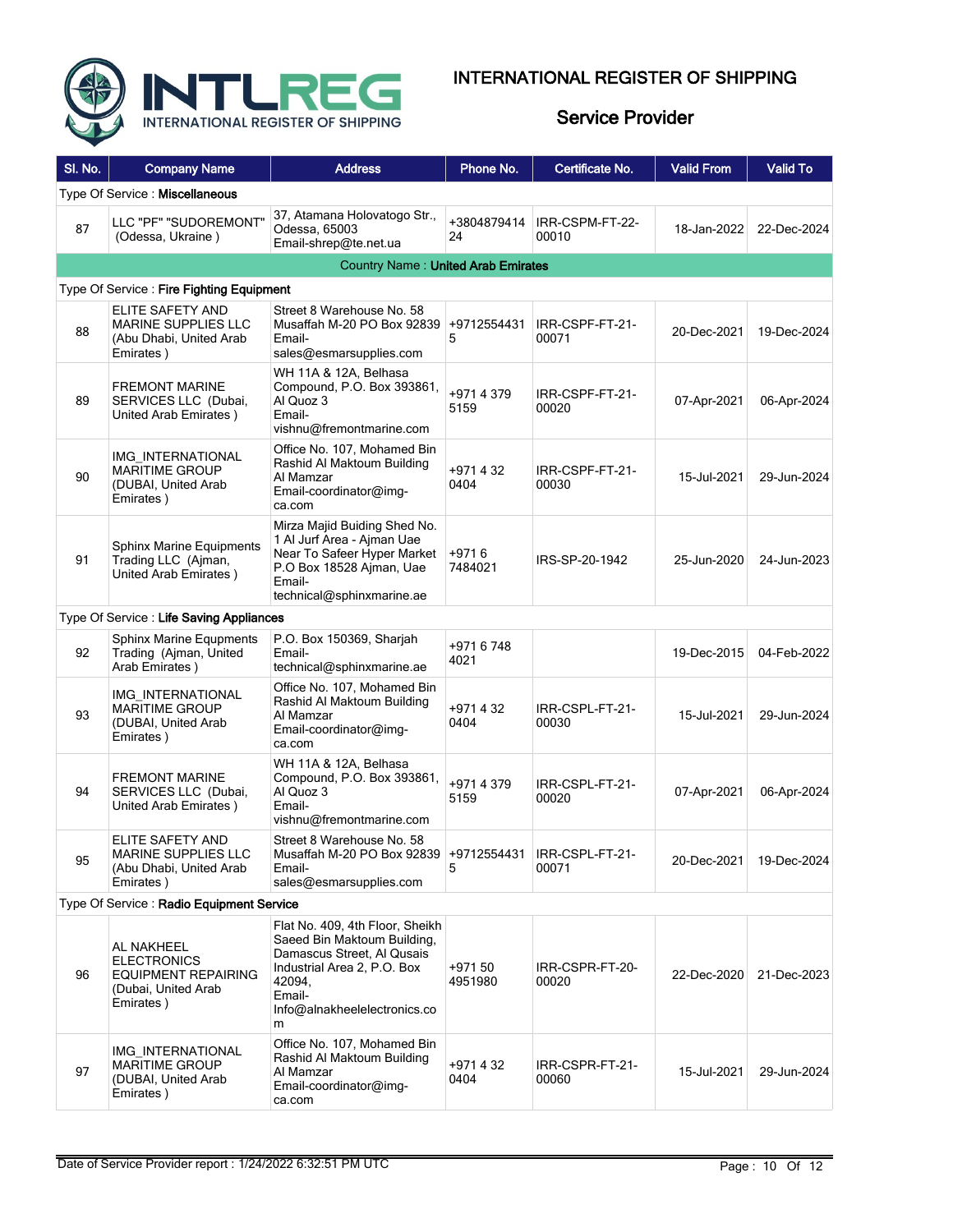

| <b>Company Name</b>                                                                               | <b>Address</b>                                                                                                                                               | Phone No.              | Certificate No.               | <b>Valid From</b>                      | <b>Valid To</b> |
|---------------------------------------------------------------------------------------------------|--------------------------------------------------------------------------------------------------------------------------------------------------------------|------------------------|-------------------------------|----------------------------------------|-----------------|
| <b>Sphinx Marine Equipments</b><br>Trading LLC (Ajman,<br>United Arab Emirates)                   | Mirza Majid Buiding Shed No.<br>1 Al Jurf Area - Ajman Uae<br>Near To Safeer Hyper Market<br>P.O Box 18528 Ajman, Uae<br>Email-<br>technical@sphinxmarine.ae | $+9716$<br>7484021     | IRS-SP-20-1941                | 25-Jun-2020                            | 24-Jun-2023     |
| Master System L.L.C.<br>(Ajman, United Arab<br>Emirates)                                          | Office No. (10,11,12,13) -<br>Solanki Bldg, Al Nuamiya,<br>P.O. Box: 14045, Ajman,<br>U.A.E<br>Email-info@mastersystems-<br>intl.com                         | $(+26456441)$          | IRR-CSPR-FT-21-<br>00040      | 23-Jun-2021                            | 11-Aug-2024     |
| Zener Marine Services LLC<br>(Dubai, United Arab<br>Emirates)                                     | Indigo Optima Building<br>International City Warsan 1<br>PO Box 125684<br>Email-<br>radiosurvey@zenermarine.co<br>m                                          | +9714557<br>7402       | IRR-SSC-FT-21-<br>00021       | 05-Mar-2021                            | 04-Mar-2024     |
| Zener Marine Services LLC<br>(Dubai, United Arab<br>Emirates)                                     | Indigo Optima Building<br>International City Warsan 1<br>PO Box 125684<br>Email-<br>radiosurvey@zenermarine.co<br>m                                          | +9714557<br>7402       | IRR-SSC-FT-21-<br>00021       | 05-Mar-2021                            | 04-Mar-2024     |
| Type Of Service: Under Water Diving                                                               |                                                                                                                                                              |                        |                               |                                        |                 |
| <b>DIVETECH</b><br><b>UNDERWATER</b><br>SERVICES (Dubai, United<br>Arab Emirates)                 | #19 Al Habtoor Warehouse<br>Baghdad St. Al Qusais, P.O.<br>Emirates<br>Email-divetec@eim.ae,<br>kalam@divetecme.com                                          | $(+971-4)$<br>2635266) | IRS-SP-20-1975                | 09-Jul-2020                            | 08-Jul-2023     |
| INTEGRATED SUBSEA<br><b>ENGINEERING &amp;</b><br>SERVICES LLC. (Sharjah,<br>United Arab Emirates) | Yard No. 14, Street No. 23,<br>Industrial Area 13, P.O. Box<br>130403<br>Email-liz@iseas.com                                                                 | +9716 569<br>0017      | IRR-CSPU-FT-21-<br>00010      | 20-Mar-2021                            | 19-Mar-2024     |
| Type Of Service: UT Gauging                                                                       |                                                                                                                                                              |                        |                               |                                        |                 |
| Divetech Marine<br><b>Engineering Services LLC</b><br>(Abu Dhabi, United Arab<br>Emirates)        | Al Wahda Commercial Tower,<br>19th Floor, 1903<br>Haza Bin Zayed 1st Street,<br>Defense Road<br>P.O Box 51675<br>Email-<br>suraj@divetechuae.com             | +9712<br>6353532       | IRR-CSPG-FT-21-<br>00012      | 05-Apr-2021                            | 04-Apr-2024     |
| Beacon & Bay Shipping<br>Services LLC (Dubai,<br>United Arab Emirates)                            | P.O. Box 90774 Office No.<br>306, Bait Al Nahda Building,<br>Al Qusais, Al Nahda 2<br>Email-<br>operations@beaconandbaygr<br>oup.com                         | $+971$<br>(4)2344023   | IRR-CSPG-FT-21-<br>00030      | 23-Nov-2021                            | 31-Aug-2024     |
| International Shipping<br>Bureau Llc (Dubai, United<br>Arab Emirates)                             | M7 Mezz Fir Wasl Al Mamzar<br>Bldg Amzar, Deira, Po Box<br>14751 Dubai, Uae<br>Email-<br>engineering dubai@isbship.c<br>om                                   | $+971-4-$<br>2965595   | IRS-SP-19-0653                | 06-Aug-2019                            | 12-Feb-2022     |
|                                                                                                   |                                                                                                                                                              |                        |                               |                                        |                 |
| Type Of Service: UT Gauging                                                                       |                                                                                                                                                              |                        |                               |                                        |                 |
| International Inspection, Inc.<br>(California, USA)                                               | 3229 South 148th St.<br>SeaTac, WA 98168<br>Email-Seattle@iinspect.com                                                                                       | +1 (206) 766-<br>8180  | IRS-SP-20-1903                | 15-Jun-2020                            | 14-Jun-2023     |
|                                                                                                   |                                                                                                                                                              |                        | Box: 5712, Dubai, United Arab | Country Name: United States of America |                 |